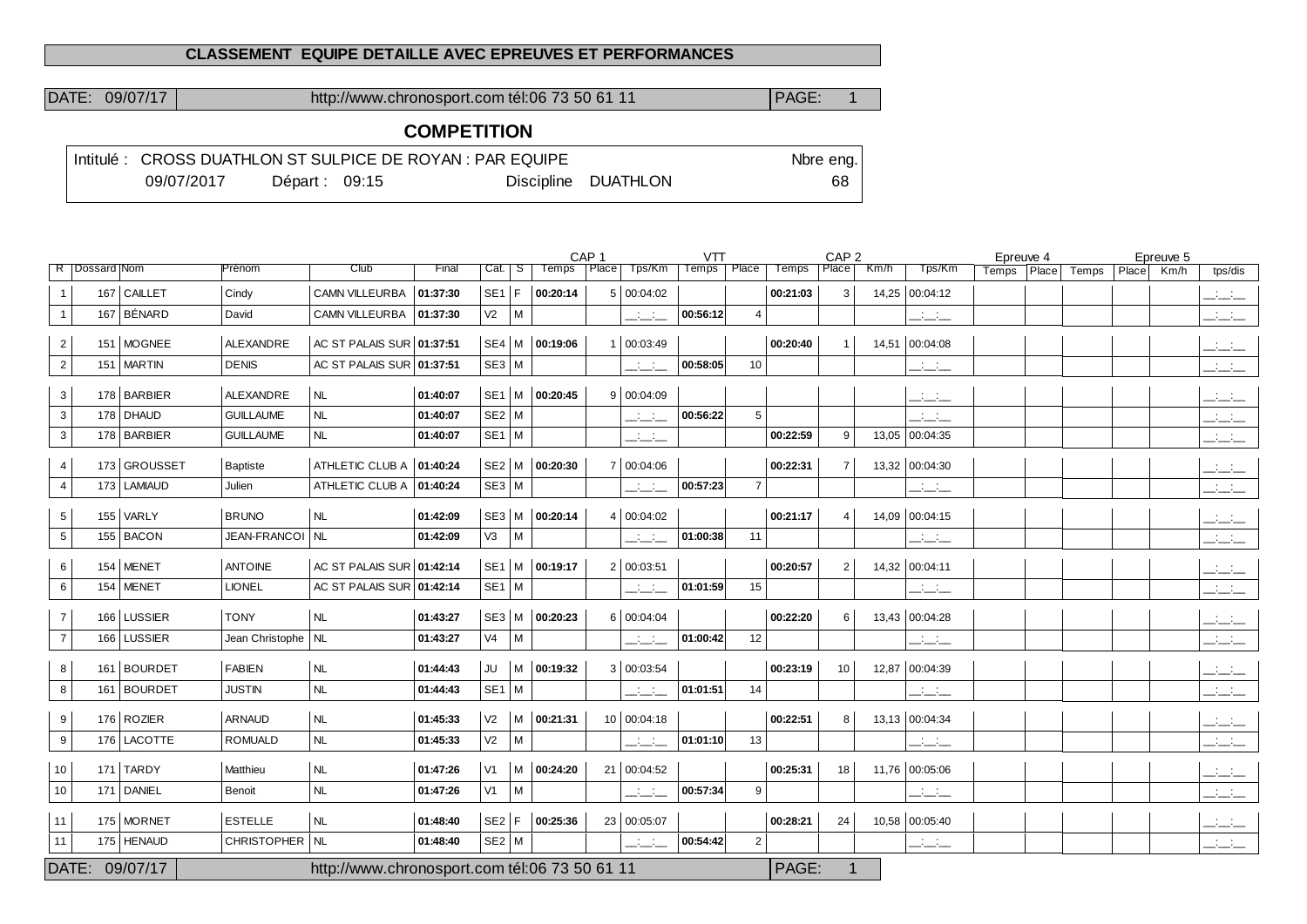#### DATE: 09/07/17 http://www.chronosport.com tél:06 73 50 61 11 PAGE: 2

### **COMPETITION**

|  |            |                 | Intitulé : CROSS DUATHLON ST SULPICE DE ROYAN : PAR EQUIPE |                     | Nbre eng. |
|--|------------|-----------------|------------------------------------------------------------|---------------------|-----------|
|  | 09/07/2017 | Départ: $09:15$ |                                                            | Discipline DUATHLON | 68        |

|                   |                 |                   |                              |          |                 |      |                | CAP <sub>1</sub> |                | <b>VTT</b> |       |          | CAP <sub>2</sub> |      |                 | Epreuve 4 |       |       |       | Epreuve 5 |           |
|-------------------|-----------------|-------------------|------------------------------|----------|-----------------|------|----------------|------------------|----------------|------------|-------|----------|------------------|------|-----------------|-----------|-------|-------|-------|-----------|-----------|
| R   Dossard   Nom |                 | Prénom            | Club                         | Final    | $Cat \,   \, S$ |      | Temps          |                  | Place   Tps/Km | Temps      | Place | Temps    | Place            | Km/h | Tps/Km          | Temps     | Place | Temps | Place | Km/h      | tps/dis   |
| 12                | 162 MICHARDIERE | <b>HUGO</b>       | NL                           | 01:48:58 | SE <sub>1</sub> | l M  | 00:22:07       |                  | 13 00:04:25    |            |       |          |                  |      | للتناشيذ        |           |       |       |       |           | للتناشيات |
| 12                | 162 MICHARDIERE | ALAIN             | <b>NL</b>                    | 01:48:58 | V <sub>2</sub>  | M    |                |                  | للأسائل        | 01:03:27   | 19    |          |                  |      | للتناشيذ        |           |       |       |       |           | للتناشيات |
| 12                | 162 MICHARDIERE | <b>HUGO</b>       | <b>NL</b>                    | 01:48:58 | V3              | M    |                |                  | للتنافث        |            |       | 00:23:24 | 11               |      | 12,82 00:04:40  |           |       |       |       |           | للمنابث   |
| 13                | 163 LEROY       | Mathilde          | GSC BLAGNAC VE 01:49:29      |          | SE <sub>1</sub> | l F. | 00:22:36       |                  | 14 00:04:31    |            |       | 00:24:24 | 12               |      | 12,29 00:04:52  |           |       |       |       |           | سنسند     |
| 13                | 163 ROBCIS      | Rodolphe          | GSC BLAGNAC VE   01:49:29    |          | $SE1$ M         |      |                |                  | للتناشي        | 01:02:28   | 17    |          |                  |      | المنافذ         |           |       |       |       |           | للمناصب   |
| 14                | 174 O'GORMAN    | Onia              | SAINT PALAIS SUR 01:50:51    |          | V <sub>2</sub>  | F.   | 00:23:01       |                  | 16 00:04:36    |            |       | 00:25:28 | 17               |      | 11,78 00:05:05  |           |       |       |       |           | للتنافث   |
| 14                | 174 JUSTON      | Fabien            | SAINT PALAIS SUR 01:50:51    |          | V <sub>2</sub>  | M    |                |                  | للتحاجب        | 01:02:21   | 16    |          |                  |      | للتناشيذ        |           |       |       |       |           | للمناصب   |
| 15                | $172$ GES       | Pierre            | <b>SAINTES TRIATHL</b>       | 01:50:55 |                 |      | SE3 M 00:20:42 |                  | 8 00:04:08     |            |       | 00:21:50 | 5                |      | 13,73 00:04:22  |           |       |       |       |           | للتناشيات |
| 15                | 172 ALENDA      | Ludivine          | <b>SAINTES TRIATHL</b>       | 01:50:55 | SE2 F           |      |                |                  | للتنافث        | 01:08:22   | 26    |          |                  |      | المنافضة        |           |       |       |       |           | للمناصب   |
| 16                | 170 SABOURIN    | Eva               | NL                           | 01:50:57 | SE <sub>1</sub> | F.   | 00:26:40       |                  | 26 00:05:20    |            |       | 00:28:14 | 23               |      | 10,63 00:05:38  |           |       |       |       |           | للتنافث   |
| 16                | 170   POUSSARD  | Hugo              | NL                           | 01:50:57 | $SE1$ M         |      |                |                  | المنافسات      | 00:56:03   | 3     |          |                  |      | للتناشي         |           |       |       |       |           | للمناب    |
|                   |                 |                   |                              |          |                 |      |                |                  |                |            |       |          |                  |      |                 |           |       |       |       |           |           |
| 17                | 156 PONTAC      | <b>NATHALIE</b>   | <b>ASCHR</b>                 | 01:51:45 | V <sub>2</sub>  | F.   | 00:26:08       |                  | 24   00:05:13  |            |       | 00:28:40 | 25               |      | 10,46 00:05:44  |           |       |       |       |           | للتنافث   |
| 17                | 156   PONTAC    | <b>LAURENT</b>    | <b>ASCHR</b>                 | 01:51:45 | V <sub>2</sub>  | M    |                |                  | للتنافث        | 00:56:56   | 6     |          |                  |      | للتناشيذ        |           |       |       |       |           | للمناسب   |
| 18                | 179 GROUSSET    | <b>JOSE</b>       | NL                           | 01:55:37 | V3              | M    | 00:23:54       |                  | 18 00:04:46    |            |       | 00:27:20 | 21               |      | 10,97 00:05:28  |           |       |       |       |           | للتنافث   |
| 18                | 179   MORIN     | <b>ALEXIS</b>     | NL                           | 01:55:37 | $SE3$ M         |      |                |                  | للتنافث        | 01:04:22   | 20    |          |                  |      | للتناشي         |           |       |       |       |           | للمناب    |
| 19                | 160 RAGUIDEAU   | <b>STEEVE</b>     | NL                           | 01:57:21 | SE <sub>1</sub> | M    | 00:27:45       |                  | 28 00:05:33    |            |       |          |                  |      | سنسند           |           |       |       |       |           | للمناسب   |
| 19                | 160 CORREIA     | <b>ALEXIS</b>     | <b>NL</b>                    | 01:57:21 | $SE1$ M         |      |                |                  | للتانب         | 00:57:29   | 8     |          |                  |      | للمناصب         |           |       |       |       |           | للمناب    |
| 19                | 160   RAGUIDEAU | <b>STEEVE</b>     | NL                           | 01:57:21 | $SE1$ M         |      |                |                  | للتانب         |            |       | 00:32:07 | 28               |      | 9,34   00:06:25 |           |       |       |       |           | للمناصب   |
| 20                | 157 GROLLEAU    | <b>CEDRIC</b>     | <b>TRIATHLON ROYA</b>        | 01:57:23 | V <sub>1</sub>  | M    | 00:24:13       |                  | 19 00:04:50    |            |       | 00:26:42 | 19               |      | 11,23 00:05:20  |           |       |       |       |           | للتنافث   |
| 20                | 157 RAGUIDEAU   | <b>CHRISTOPHE</b> | <b>TRIATHLON ROYA</b>        | 01:57:23 | V3              | M    |                |                  | للتناقب        | 01:06:27   | 23    |          |                  |      | للتنافث         |           |       |       |       |           | للتنافث   |
|                   |                 |                   |                              |          |                 |      |                |                  |                |            |       |          |                  |      |                 |           |       |       |       |           |           |
| 21                | 165 BENASSY     | Sabrina           | AC ST PALAIS SUR 01:58:03    |          | SE4             | F.   | 00:26:26       |                  | 25 00:05:17    |            |       | 00:28:52 | 26               |      | 10,39 00:05:46  |           |       |       |       |           | المنافذ   |
| 21                | $165$ PICOT     | Christophe        | $ACST$ PALAIS SUR $O1:58:03$ |          | V3              | M    |                |                  | للتنافث        | 01:02:44   | 18    |          |                  |      | للتناشيذ        |           |       |       |       |           | للتنافث   |
| 22                | 177 DOMINIEK    | <b>JEAN</b>       | NL                           | 01:59:39 | V4              | M    | 00:24:20       |                  | 20 00:04:52    |            |       | 00:27:17 | 20               |      | 11,00 00:05:27  |           |       |       |       |           | للتناشيات |
| 22                | 177 SIAURUIO    | <b>PASCAL</b>     | NL                           | 01:59:39 | V4              | M    |                |                  | للتنافث        | 01:08:02   | 25    |          |                  |      | للتناشيذ        |           |       |       |       |           | للتنافث   |
|                   |                 |                   |                              |          |                 |      |                |                  |                |            |       |          |                  |      |                 |           |       |       |       |           |           |

DATE: 09/07/17 http://www.chronosport.com tél:06 73 50 61 11 PAGE: 2